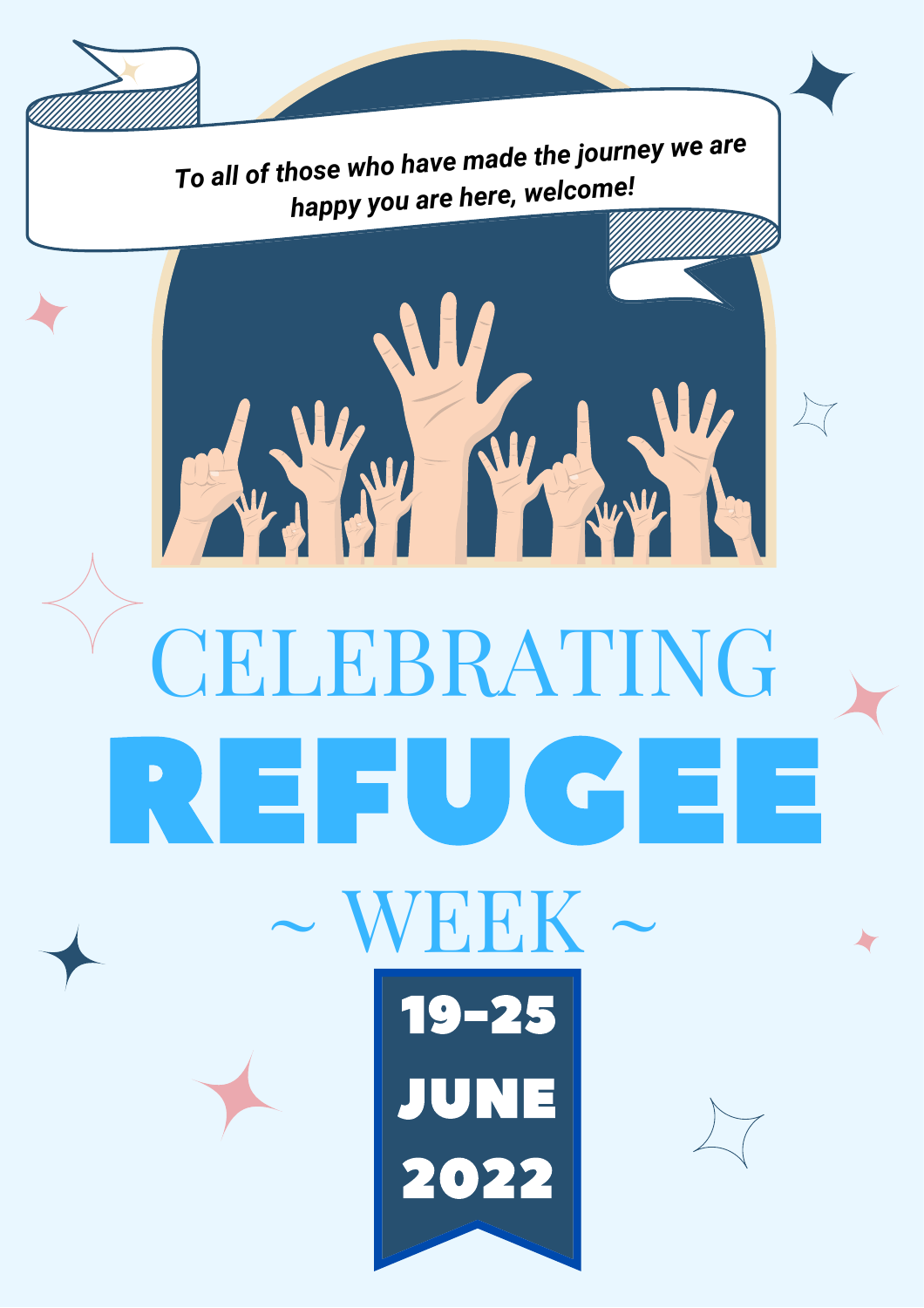# *Healing*

This years theme for Refugee week is healing. Mainstream and refugee communities alike can draw upon shared hardship to heal wounds, to learn from each other and to move on. Healing can occur through storytelling, through community and also through realisation of our intrinsic interconnections as individuals.



Coordinated by **Refugee Council of Australia** 

To all those who've come from far and wide,

We're happy you're safe We're happy you're free We're happy you're here



**Happy Refugee Week** 19 - 25 June 2022

refugeeweek.org.au @OzRefugeeCounc #refugeeweekau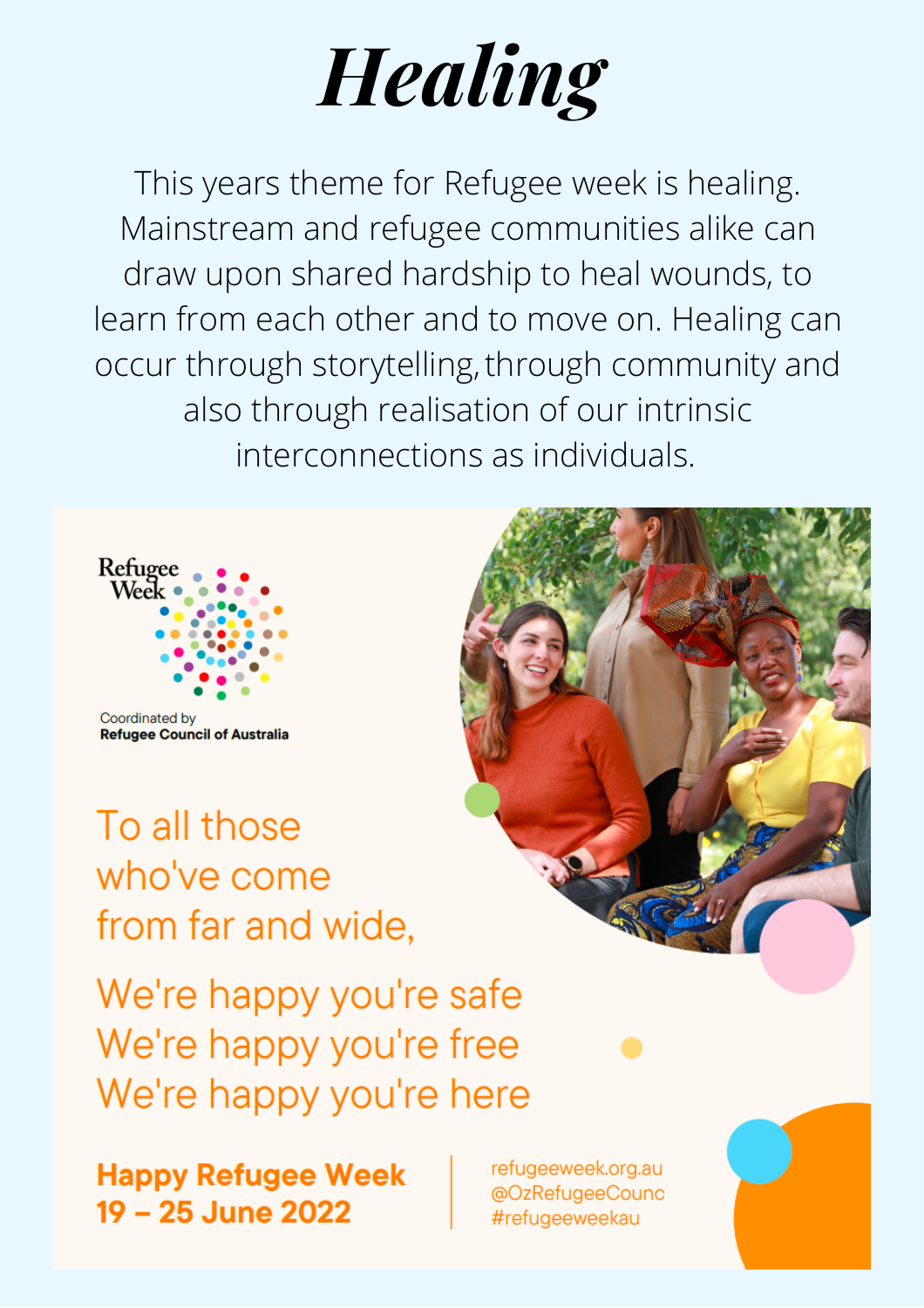#### **The difference between Asylum seeking, refugee and migrant**

### **Asylum Seeking** *Refugee*

**Someone looking for protection because they fear persecution, or they have experienced violence or human right violence**

**A person who asked for protection and was given refugee status. They may be resettled in another country or waiting for resettlement.**

*Migrants*

**A person who leaves or flees their home to go to new places, to seek opportunities or safer and better prospects**

#### **Traumatic experiences refugees face**

Violence ,imprisonment, war, torture, loss of property, lack of food and water, malnutrition, physical assault, diseases, extreme fear, rape and loss of livelihood.

#### **Mental health challenges refugees face after having traumatic experiences**

Post-traumatic stress disorder (PTSD), major depression, generalised anxiety, panic attacks and adjustment disorder.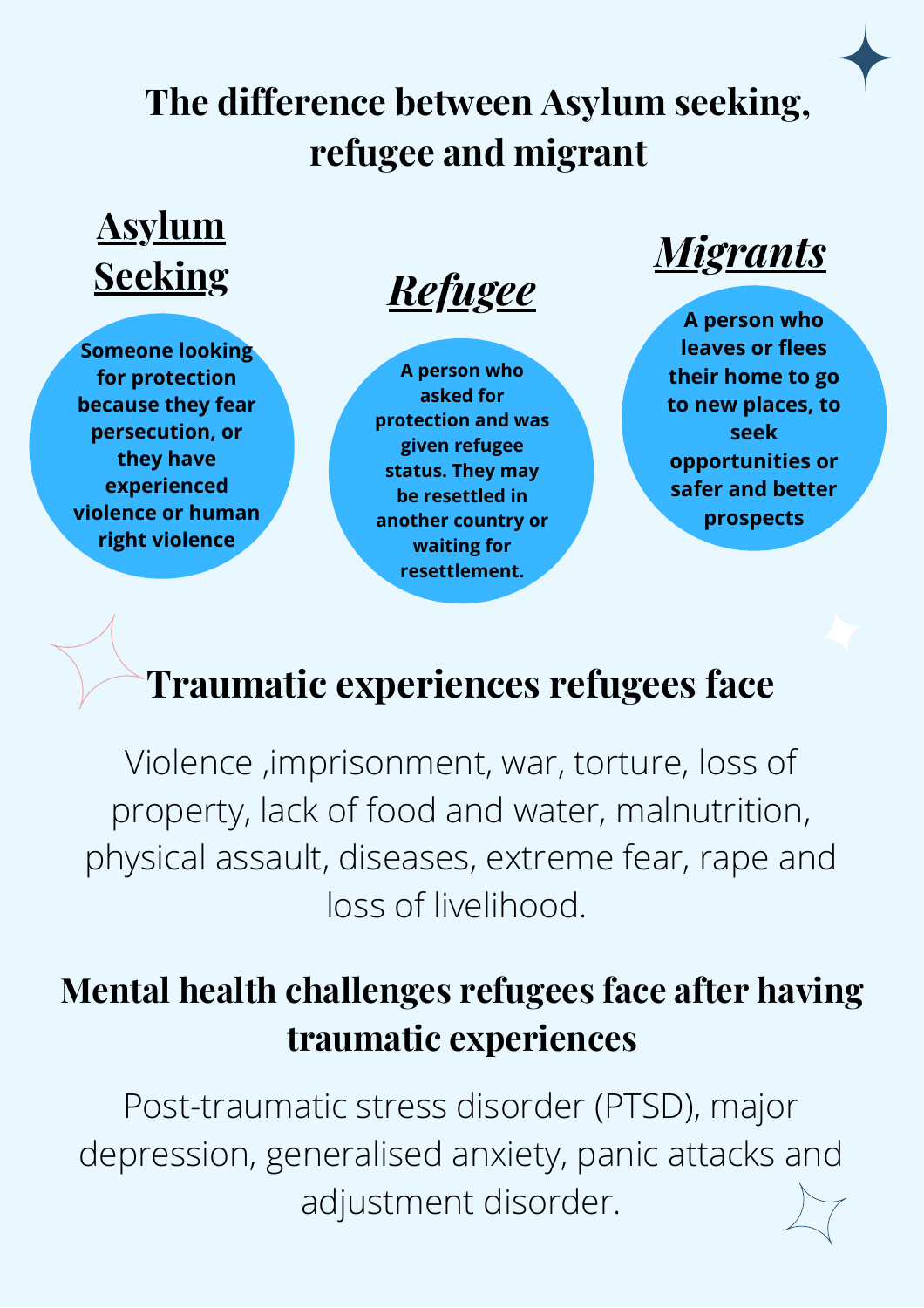

## *Benefits of living in Australia*

- Australia is a country free of war, a peaceful country, a safe and democratic society.
- Australia is the most successful multicultural society in the world, uniting a multitude of cultures, experiences, beliefs and traditions.
- We owe our accomplishments as a nation to the contributions of more than 300 different ancestries from the First Australians to the newest arrivals.
- We are defined not by race, religion or culture, but by shared values of freedom, democracy, the rule of law and equal opportunity.
- A mutual respect a deep recognition that everyone is entitled to the same respect and dignity.
- At a time of global tensions and rising uncertainty, Australia remains a steadfast exmple of a harmonious, egalitarian and enterprising nation, embracing its diversity.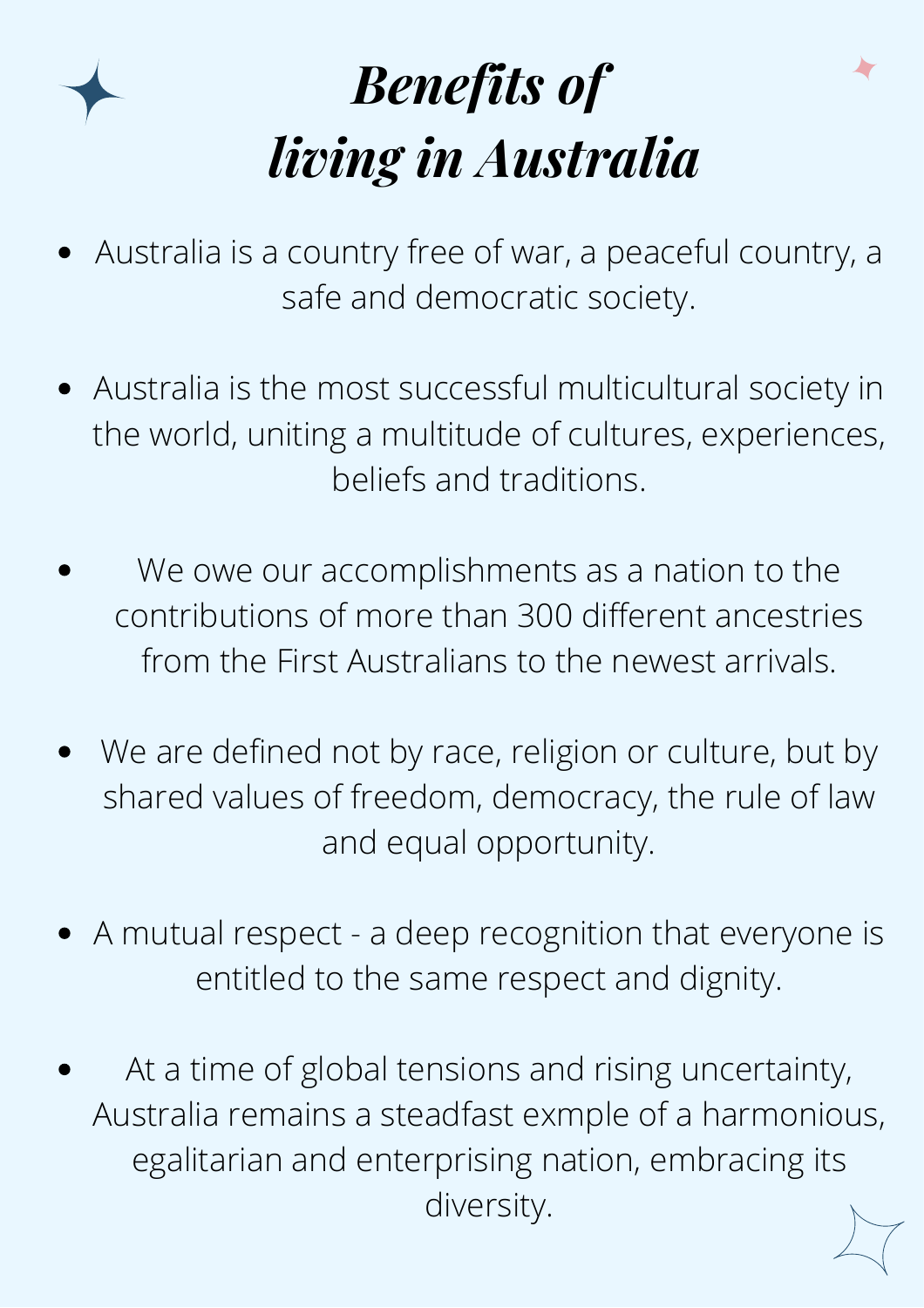

Community and organisational awareness that Refugees may be experiencing mental and physical conditions due the trauma of having to flee their home country would be beneficial to take in to consideration when communicating with Refugees.

They may be experiencing any of the following emotions creating complex needs and understanding.

- A loss of identity and sense of belonging.
- Feelings of isolation.
- Inability to concentrate due to medications prescribed for mental health issues arising from trauma experienced.
- Impact of torture and other traumatic events.
- The stressors of detention, resettlement and cultural transition.
- Mistrust of agencies and engaging with services.